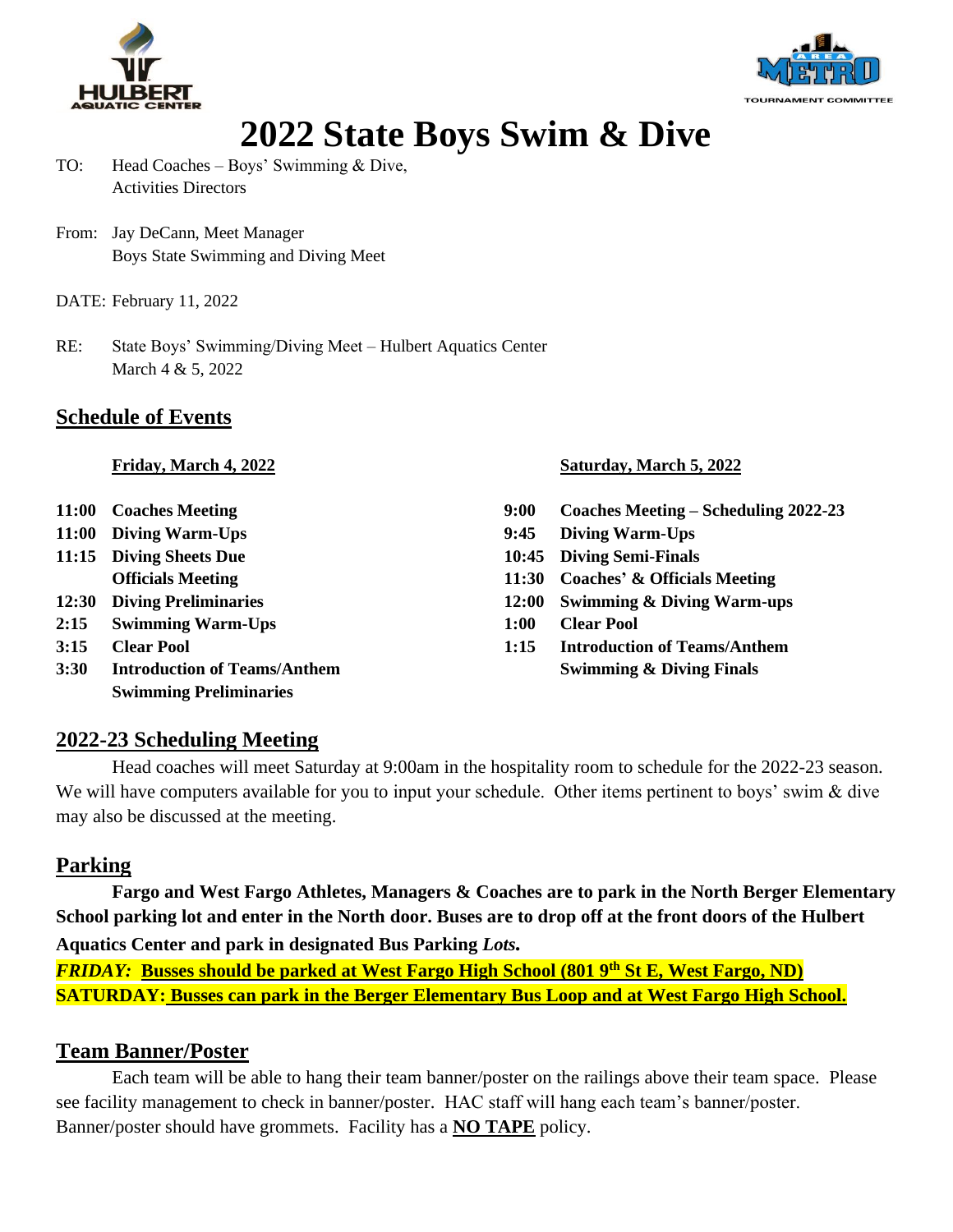



# **2022 State Boys Swim & Dive**

#### **Team Camps:**

Each team will have an assigned team area on the pool deck. Teams are responsible for all clean up and cleanliness of their camp area. If any beverages are spilled it is your team's responsibility to clean up the mess. Garbage cans are placed around the pool deck area. Please make sure everything is getting picked up and thrown away. Cooler should be carried into team area.

Thank you!

### **Hospitality**

The classroom east of the concession area will serve as the hospitality room.

#### **Warm-ups**

Warm-up lanes will be assigned at the 11:00am coaches' meeting.

#### **Concessions**

Concessions will be available on the lower level of the pool commons area.

#### **Sports Medicine**

Sports Medicine coverage will be provided by Sanford Orthopedics and Sports Medicine, a partner of the Metro Tournament Committee.

#### **Programs**

Programs will be provided for coaches in the coaches' packet. **UPDATES WILL BE POSTED ON MEET MOBIL AND ON DIGITAL BOARDS IN THE HAC.** 

#### **T-Shirts**

North Dakota High School Activities Association T-Shirts will be on sale for \$10.00 (Short Sleeve)

#### **Admission (Tickets will be sold at both the North Berger Door and South Hulbert Aquatics Door)**

**1-Day Tournament Ticket (unreserved)**

Adults - \$16.00; Students - \$6.00

**Reserved Tournament Tickets (2 days) = \$32.00**

**2-Day Tournament Ticket (unreserved)**

Adults - \$32.00; Students - \$12.00